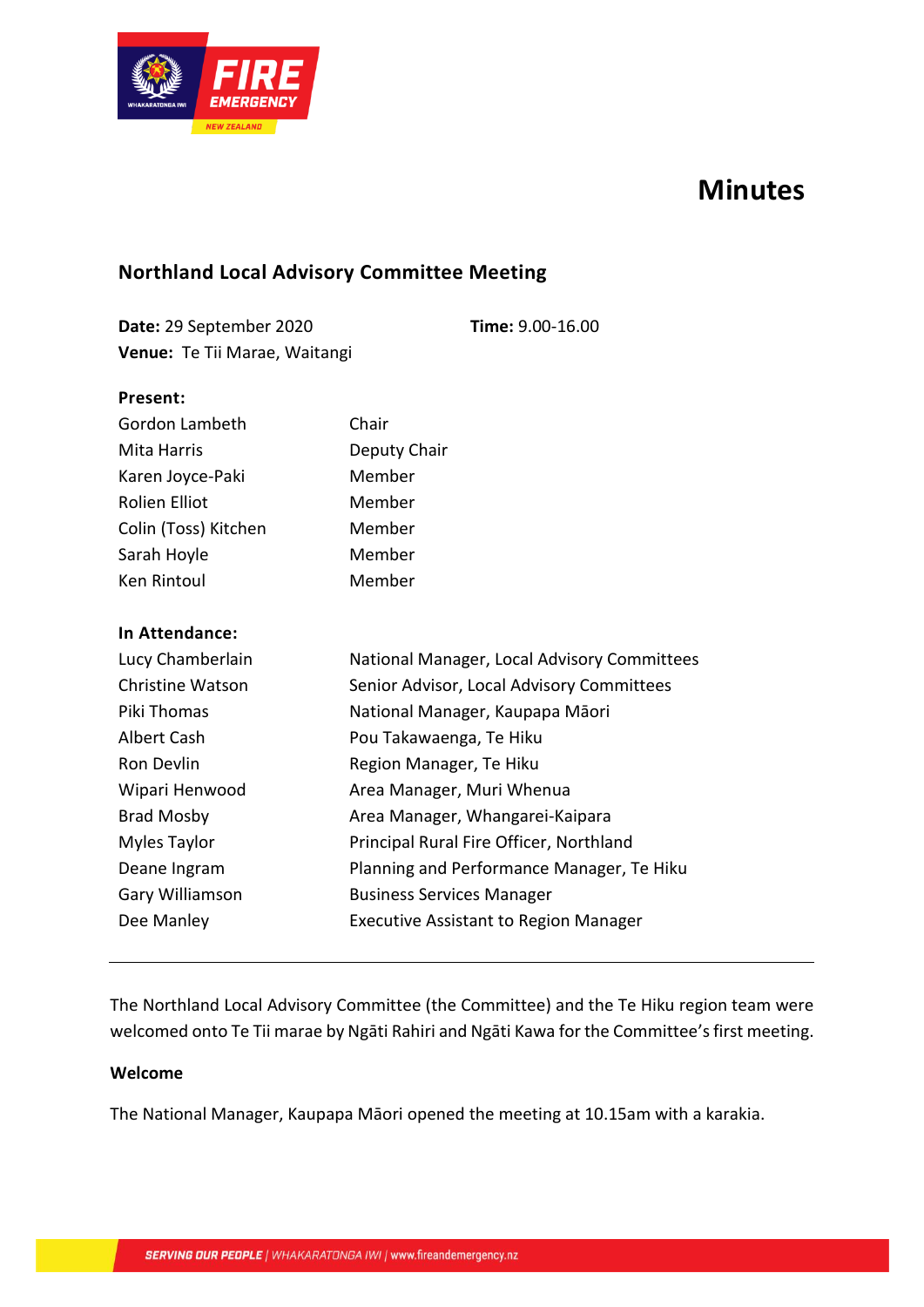The Chair welcomed Committee members and Fire and Emergency Te Hiku region staff and set out ground rules for the Committee going forward.

#### **Workplan**

The Committee set meeting dates, drafted its workplan for the 2020-21 year and planned the content of the next meeting on 26 November.

### **Stakeholder Engagement**

The Committee mapped its community stakeholders and the member relationship holder for each. Stakeholders were then prioritised according to Northland's risks and challenges, the Terms of Reference and Board Expectations and the relationships held by the regional team.

Priority groups and sectors for engagement during the 2020-21 year will be:

- Volunteers
- Iwi
- Civil Defence Emergency Management/Coordinating Executive Group
- Isolated and vulnerable communities
- Health and wellbeing
- Industry brigades

They way in which members will engage was discussed. They will engage alongside Fire and Emergency local leadership in some situations, particularly where relationships already exist.

The Pou Takawaenga briefed the Committee on iwi and hapū in Te Taitokerau and strategies to facilitate positive engagement and lasting relationships. Three members are particularly well positioned to take the lead on iwi/hapū engagement for the Committee.

An existing group of volunteer chiefs and deputy chiefs will provide an effective forum for the Committee to engage with, to build understanding of volunteer perspectives.

#### **Reporting to the Board**

The Committee drafted the content of the October Board Report.

#### **Closing comments**

Committee members thanked Fire and Emergency staff for their induction.

They thanked the region team for their support and noted the partnership relationship the Committee will have going forward, with local leaders and the Pou Takawaenga for Te Hiku.

The meeting closed at 16.00.